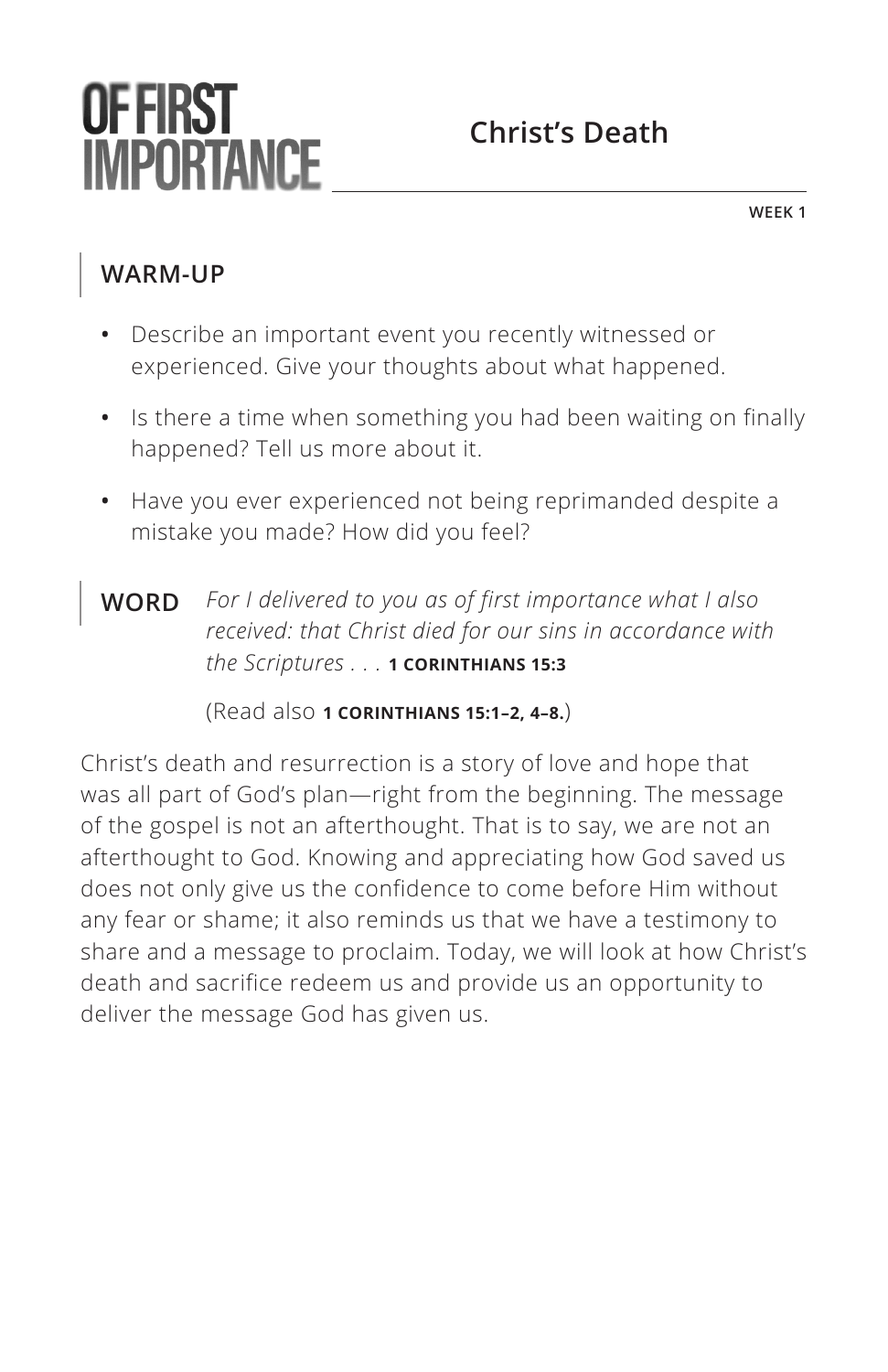## **1 Christ died.**

*For I delivered to you as of first importance what I also received: that Christ died for our sins in accordance with the Scriptures . . . ^***1 CORINTHIANS 15:3**

Christ's death, though brutal and painful, is an act of love that was witnessed by many people. His sacrifice is not a myth; it is a historical fact. Jesus was on earth as a real personinnocent, yet suffered unjustly on the cross. Without His death, redemption would have been impossible. What does Christ's death mean for you? What does Luke 23:48 say about the crowd that had witnessed Jesus's death?

#### **2 Christ died for our sins.**

*For I delivered to you as of first importance what I also received: that Christ died for our sins in accordance with the Scriptures . . . ^***1 CORINTHIANS 15:3**

(Read also **^1 PETER 3:18.**)

When Jesus died, far more happened than mere suffering and pain. His death on the cross did something for us. Isaiah 53:5 says that *He was pierced for our transgressions and he was crushed for our iniquities*. On the cross, He dealt with our failures and our shame. He took our place and endured the death that we deserved to free us from our sins—even those that seem too great to forgive or too hurtful to overcome. How has Jesus' love displayed on the cross changed the way you look at yourself and others? What does 1 Peter 2:24 say about how we should live our lives in light of Christ's sacrifice?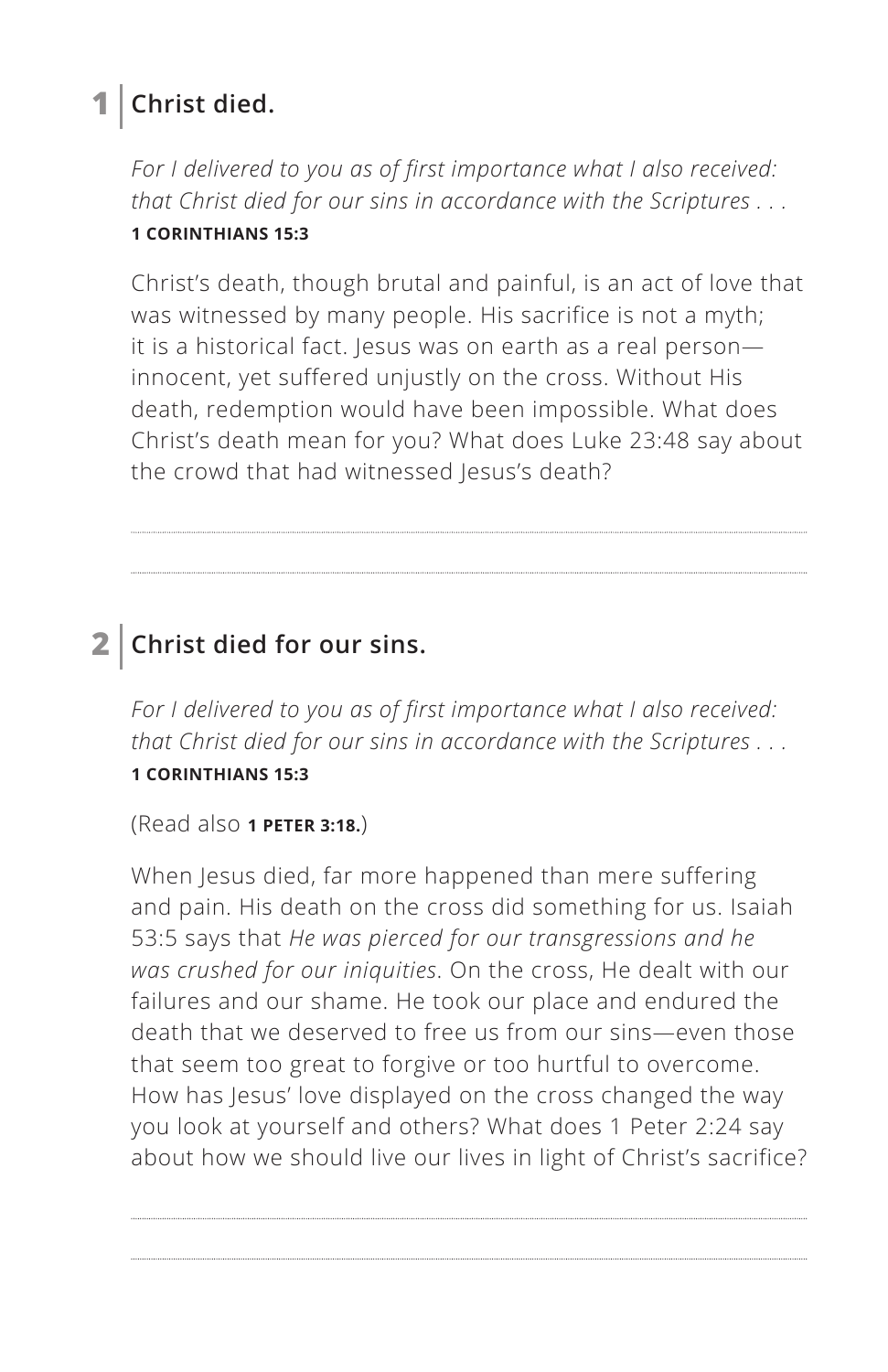## **3 Christ died for our sins according to the Scriptures.**

*For I delivered to you as of first importance what I also received: that Christ died for our sins in accordance with the Scriptures . . . ^***1 CORINTHIANS 15:3**

The purpose of Jesus' death resounds not just in the New Testament but even in the Old Testament. Through the prophet Isaiah, God promised to send a Savior who would bear our sins and suffer in our place (Isaiah 53:4). Hundreds of years later, Jesus came and endured the most painful death—in complete obedience to God—so we could have the most precious gift. Just as God fulfilled His redemptive work through the death and sacrifice of His Son, Jesus, we can be secure that He will also complete His work in us, as well as His plans and purposes for us. Why do you think Jesus' death happened during such a time? How does this help us appreciate the gospel more?

## **APPLICATION**

- **•** How has the understanding of Jesus' death and suffering changed you? What can you do to let others know the depth of God's love for us?
- **•** Pause and give some thought to how much God has forgiven you. How can you extend forgiveness to someone who has hurt you in the past?
- **•** To whom can you share this message of salvation with this week? Ask God to give you the grace to obey what He is prompting you to do.